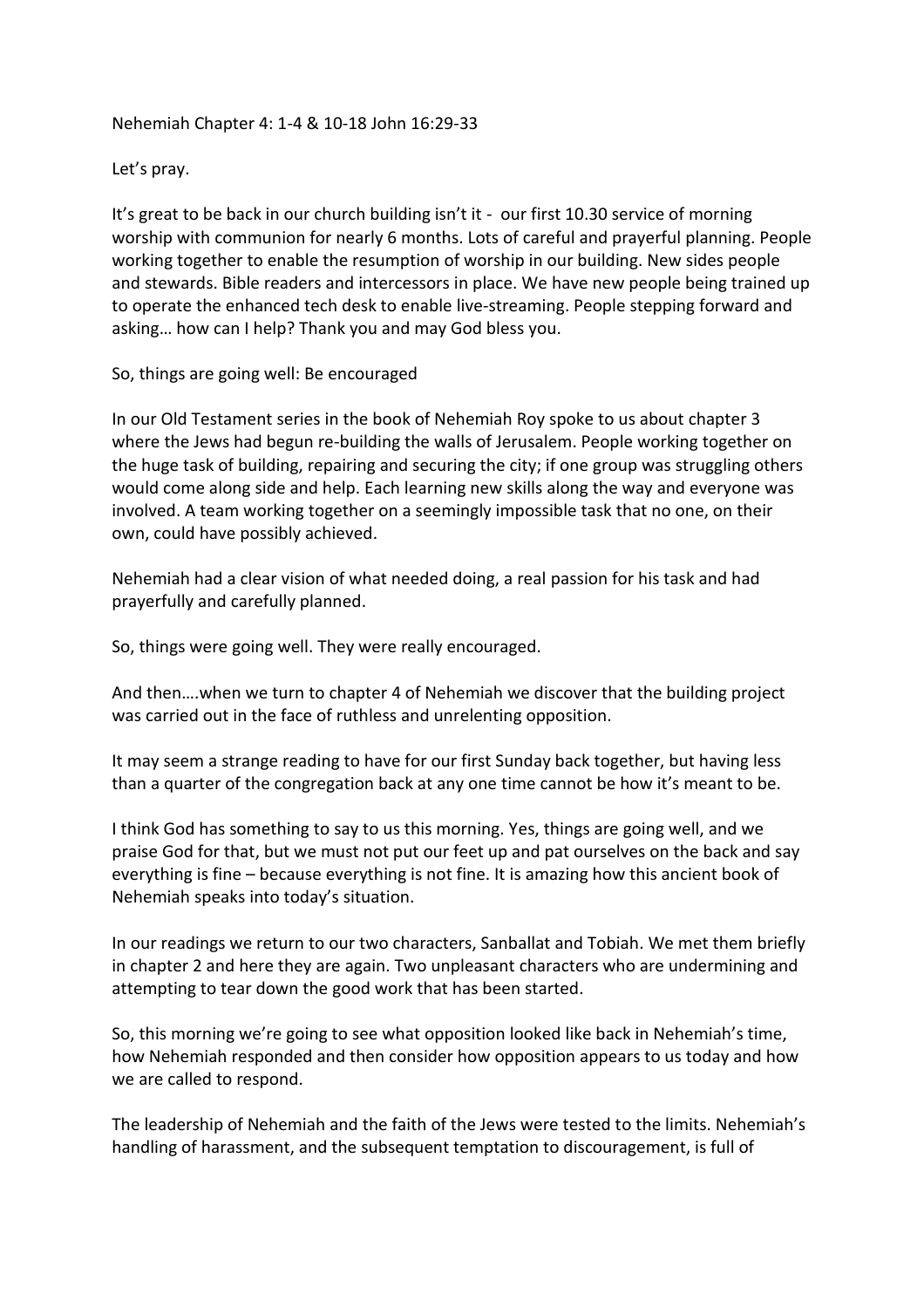instruction. The way that we deal with frustrations in Christian work and in our personal lives shows what kind of people we are or maybe **whose** people we are.

But why did Sanballat and Tobiah see the rebuilding of Jerusalem as such a threat?

One commentator suggests that a well-fortified city that was strategically placed on trade routes would bring economic prosperity to the Jews and take away trade from the Samarian, threatening their economic supremacy. So, it was about power and it was also about money…power and money ….as these things often are….But there was also a spiritual side. This was God's chosen people rebuilding God's holy city.

What about us here today?…who are we a threat to? We may not threaten anyone's economic prosperity but let's consider whose kingdom is being threatened when God's people come together for his glory? Yes, when anyone is working for the wellbeing of the church, the enemy is provoked.

So, what did Nehemiah's opposition look like?

We see simmering anger which presented itself in the form of mockery and ridicule:

Sanballat begins with wounding sarcasm: 'What are those feeble Jews doing? Will they restore their wall?' (4: 2).Note these remarks were made ' in the presence of his associates and the army of Samaria'…These evil men were ratcheting up the threat by inciting others.

Sanballat continues 'Will they offer sacrifices?' …in other words 'Are these fanatics going to pray the wall up? You're just a bunch of nobodies, not a builder between you. So yeh, offer your sacrifices, get down on your knees. Let's see if your so-called God can help you. Trying to undermine their faith.

Can you imagine this today? When people see that our churches are open again…Can you hear the jibes…What are the churches trying to do? Gathering in such trivial numbers, trying to look like goody-two-shoes by keeping the 2m distances and wearing masks– how pathetic is that!

Do you think some people are thinking that? Have you heard anyone say that? I have. Maybe not in those words and thankfully not someone from this church but someone, said to me only last week – I'm not going back to church yet, what's the point! You can't talk to anyone and well, it's not proper worship is it?

Hopefully you haven't said that, but has that thought popped in your brain at all?

Well, squash it now… this is exactly how the evil one works…Pops sarcastic thoughts into our minds…don't let him have the upper hand –let's not allow those unhelpful thoughts to come out of our mouths……They undermine our faith and like this wretched virus they are unhealthy and spread really easily.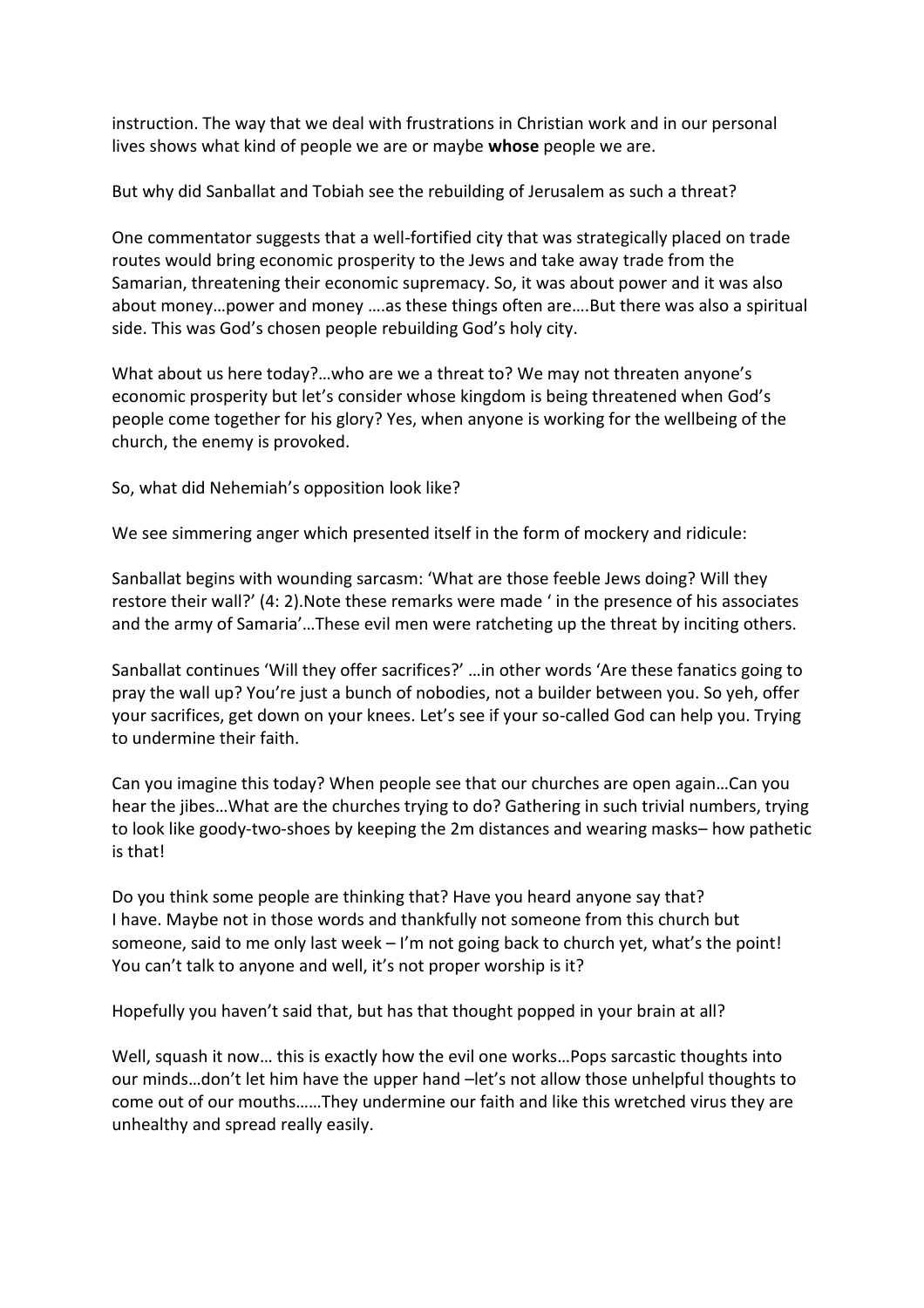So it's good to be back together, even if just a few at a time. You see we are made to worship together. Remember Cheryl's illustration of burning coals from last week. If we're not connected into church, our faith can quickly turn cold. And that's just what the enemy wants…

For those who are vulnerable, it is perhaps not safe, just yet, to return to church, but please keep connected and keep supporting Christ's church.

Back to Nehemiah, the sarcasm builds : 'Will they finish in a day?' In other words, the task is too large and will never be completed. The clear impossibility of the job in hand, is pressed home: 'Can they bring the stones back to life from those heaps of rubble—burned as they are?' You see, burnt limestone is very crumbly and actually not great for making walls.

Then Tobiah joins in the fun: 'What they are building—if even a fox climbed up on it, he would break down their wall of stones!' (4: 3). Tobiah dismisses the Jews as a bunch of amateur builders whose wall would soon fall down again.

So, sarcasm and jibes that actually have some element of truth about them. They did have an enormous task ahead of them and their materials weren't the best. This kind of sarcasm and half-truths can really start to undermine confidence.

Do you remember the sarcasm of the serpent in the Garden of Eden in Genesis 3…when Eve told him that they were not to eat of the tree in the middle of the garden or we will die….. the serpent replied 'You will not surely die….' And of course this was a half truth – they ate of the fruit from the tree and they did not instantly die….but death did enter into them…. As Paul reminds us in Ephesians 2

*As for you, you were dead in your transgressions and sins, 2 in which you used to live when you followed the ways of this world and of the ruler of the kingdom of the air, the spirit who is now at work in those who are disobedient.*

Death entered in. Sarcasm and half-truths are a powerful weapon of the enemy. Watch out for it.

Those who are doing God's work can so easily be discouraged by this.

So many of God's visions are brought down before they even get started by discouraging words and negative rumours. If someone has an idea how to build God's kingdom here in Chatham, let's not be the ones to squash it.

Yes, ideas need testing, they need to be in line with scripture and like Nehemiah they need to be prayerfully and carefully planned. But be bold, share your ideas remembering the words of Saint Teresa of Avila which I paraphrase – if a conversation leaves you hopeful, joyful and calls out the fruit of the spirit, then this is from God. If it leaves you fearful, demeaned or anxious it is not.

Look for those situations that inspire hope and don't get distracted by those that bring us down.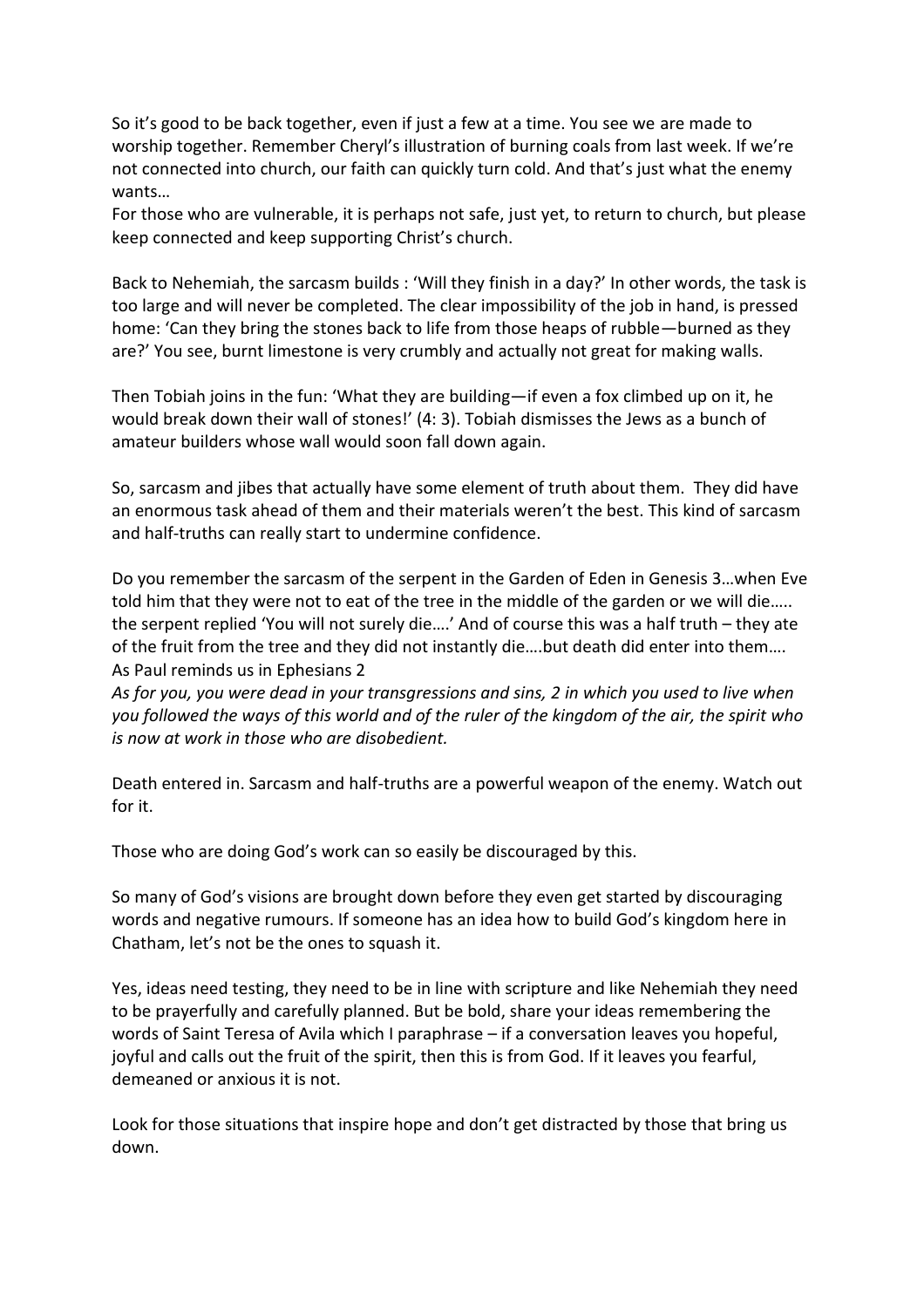How did Nehemiah counteract this malicious slander and disheartening derision? This was a critical moment. The future of the whole building project was in the balance.

So far it had just been talk – slander and ridicule – but actually we remember there was the Samarian army – Jerusalem was being surrounded on all sides….

And so, how did Nehemiah respond?

He prayed! This ought not to surprise us—he prayed when he received distressing news from his brother about the Jews in Jerusalem (ch. 1), and also when King Artaxerxes demanded to know the reason for his sad face (ch. 2). Prayer was the instinctive reaction of Nehemiah when confronted with a crisis.

Not the last thing he did but the first thing!

Nehemiah poured out his heart to God rather than entering into futile arguments with his opponents.

His prayer, however is an interesting one.

He appeals to the mercy of God and asks for justice Nehemiah prays that his enemies may themselves receive the evil which they wished for the people of God. He asks God to pour out his wrath on Sanballat, Tobiah and his allies.

This is known as an imprecatory prayer.

There are a few of these in the Bible. In psalm 109, David calls on God to punish the wicked.

- ' Appoint someone evil to oppose my enemy; let an accuser stand at his right hand.
- 7 When he is tried, let him be found guilty, and may his prayers condemn him.
- 8 May his days be few; may another take his place of leadership.
- 9 May his children be fatherless and his wife a widow.
- 10 May his children be wandering beggars; may they be driven from their ruined homes.

Ouch! That sounds harsh! What happened to love your neighbour?

Maybe it's just an Old Testament thing, asking for the wrath of God to descend on our enemies… but no! The Apostles also called down God's wrath on the wicked – remember the death of Ananias and Sapphira in Acts 5

These, what we may think of as 'problem prayers' can only be understood when we realize that Nehemiah and David and the Apostles were purely and primarily concerned with the glory of God, rather than their own wellbeing. When Sanballat and Tobiah mocked the Jews, God's chosen people, they were in actual fact scorning God himself. When Ananias and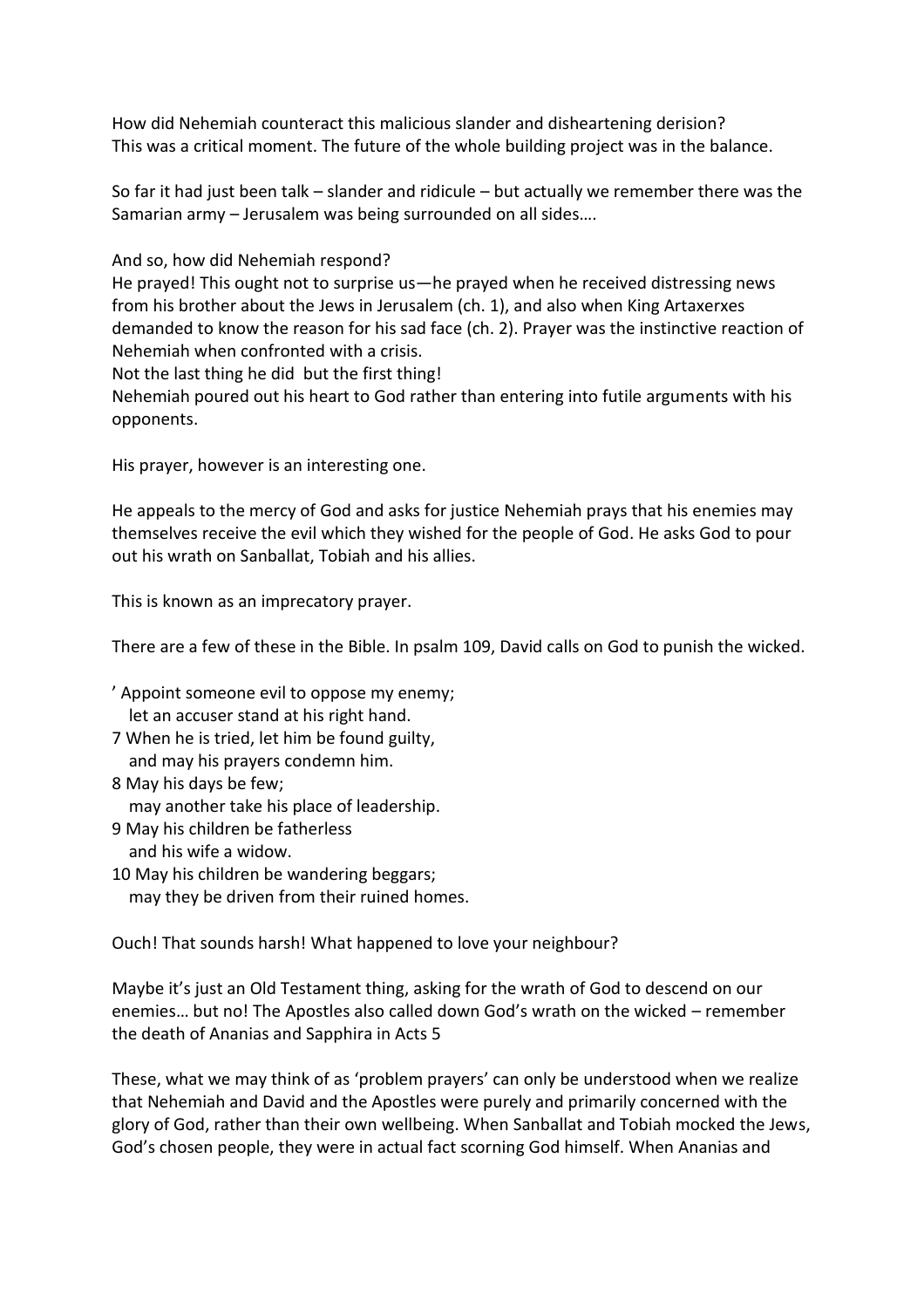Sapphira failed to give over all the money they had received for the field they sold – they were lying to God. David, a man after God's heart, doing God's work.

So, these kind of prayers do have their place and are spoken out of a deep desire for God's will to be done.

We learn from Nehemiah's prayer that 'The secret of overcoming opposition lies in our very relationship with the Lord.' Being so close to Him, knowing and obeying His will.

But actually, Nehemiah doesn't waste time on these threats. He gives the battle to the Lord – after all, he's much better at battles than we are.

Don't waste time being diverted from God's work by threats from those trying to discourage you.

Todays busy Christians will not have time to fret about the taunts from others.

The immediate response of Nehemiah to the mockery of Sanballat was to pray. And then he urged the builders to get back to their work. Verse 6 'So we rebuilt the wall'. I love that! Pray and get on with it! He doesn't get distracted by those who are trying to divert his attention from the Lord's work.

There was prayer and perspiration! As it says in verse 6, they were called to 'work with all their heart'.

And guess what? The prayer and resumption of building really annoyed Sanballat and Tobiah! Verse 7 says they were 'very angry.' Sanballat, Tobiah, the Arabs, the Ammonites and the people of Ashdod….were all very angry… there was now a coalition of evil and a ramping up of opposition as they plotted together to stir up trouble.

Nehemiah's response….. yep you've got it….he prayed. V 8 'We prayed to our God **and** posted a guard'

More prayer and now, along with that, watchfulness. That's such a good way of dealing with opposition – know your enemy, be observant of how they are operating.

Jesus advised his disciples when he went off to pray in the garden of Gethsemane – he said to them 'watch and pray'.

Keep an eye out, be alert – see what the opposition are doing, so you can be prepared.

But the relentless intimidation and imminent threat of attack wore the Jews down.

Verse 10 says 'The strength of the labourers is giving out.

Do you hear the panic in the voices of the Jews….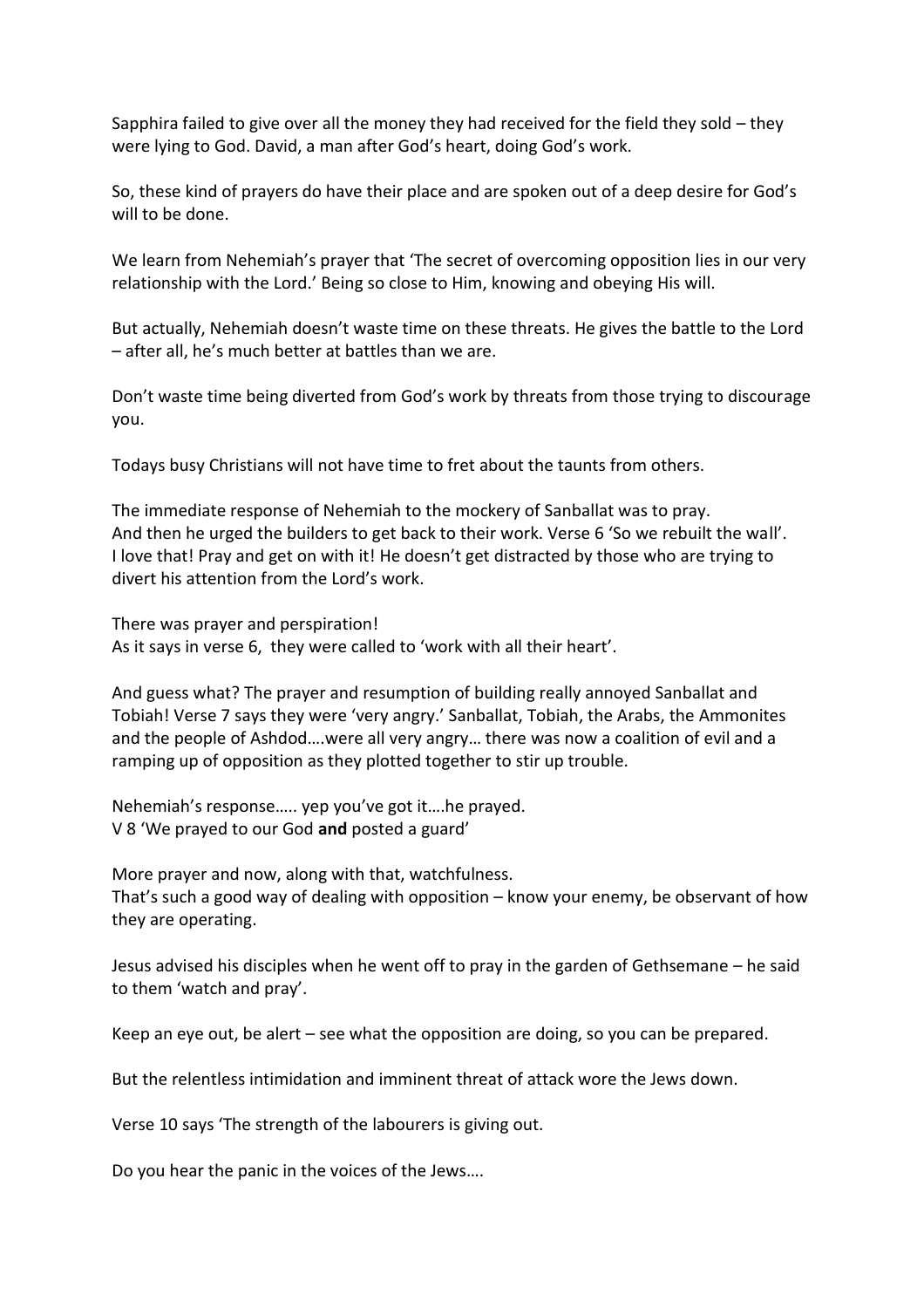'there is so much rubble that we cannot rebuild the wall'

Haven't you heard what the enemy will do  $-$  'they are going to kill us and put an end to this work'.

10 times they said …'wherever you turn they will attack us' Do you get the sense of panic? Like Corporal Jones from Dad's army running round saying, Don't panic, don't panic, don't panic captain Manwaring.

They were becoming overwhelmed and this is a real danger point.

When we are drained of energy, worn out by the work we can be driven to fear and this is when the enemy can really get the upper hand..

Once again Nehemiah saw what was happening and acted, and no doubt prayed as well. Nehemiah assessed the situation and planned a new strategy. Like Jesus going to a quiet place to pray and work out the will of his Father, Nehemiah –he kept his cool. He spoke words of reassurance to 'the nobles, the officials and the rest of the people' (4: 14).

He said: 'Don't be afraid of them. Remember the Lord who is great and awesome' And their strength was renewed, and their enemy withdrew. Let's not miss this in verse  $15 -$ God **frustrated** the enemies plot. Our God is great and awesome. Nehemiah prayed, he reassured, and he gave God the glory.

From that day on, half of the men did the work while the other half were equipped with spears, shields, bows and armour.

The entire city of Jerusalem was converted into an armed camp.

The despondency of verse 10 was replaced with renewed vigour for their God-given mandate to erect the walls of Jerusalem.

What had brought about this change? It was a fresh realization of the presence of their mighty defender; 'Our God will fight for us!' (4: 20). Utter belief that they were doing God's work and God was on their side.

We too are in a battle, we too need to put on our armour. We too are engaged in a warfare, 'not against flesh and blood, but against the rulers, against the authorities, against the powers of this dark world and against the spiritual forces of evil in the heavenly realms' (Eph. 6: 12).

And We stand firm – remember Roy's sermon from 2 weeks ago – and if you haven't heard it – I would urge you to listen to it – especially the last 5 minutes and his passionate plea for us to put on the armour of God each day.

We are to have our swords ready ….the sword of the spirit – which is the word of God. Get to know your bibles – memorise bible verses –. You see…

Nothing is too hard for our God! (Jer. 32: 17).